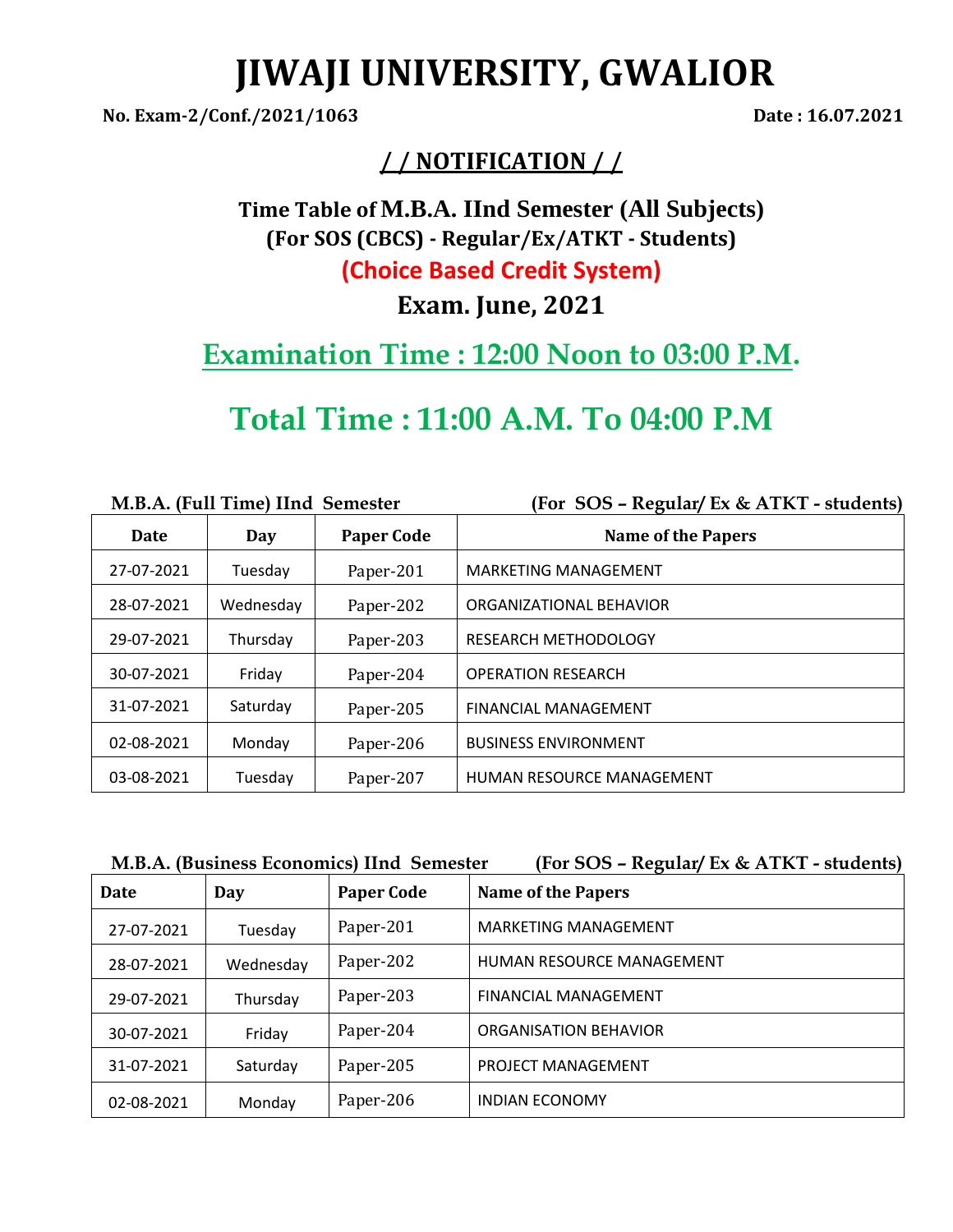|            |           | 1,1,D,I в (1 пиници 1 кипипониноп ) ппи оспісоки | $\mu$ of $\sigma$ or $\mu$ and $\mu$ and $\alpha$ finite $\sigma$ |
|------------|-----------|--------------------------------------------------|-------------------------------------------------------------------|
| Date       | Day       | <b>Paper Code</b>                                | <b>Name of the Papers</b>                                         |
| 27-07-2021 | Tuesday   | Paper-201                                        | <b>BUSINESS COMMUNICATION</b>                                     |
| 28-07-2021 | Wednesday | Paper-202                                        | FUNDAMENTALS OF FINANCIAL MANAGEMENT                              |
| 29-07-2021 | Thursday  | Paper-203                                        | <b>BUSINESS ENVIRONMENT</b>                                       |
| 30-07-2021 | Friday    | Paper-204                                        | <b>OPERATION RESEARCH</b>                                         |
| 31-07-2021 | Saturday  | Paper-205                                        | ORGANIZATIONAL BEHAVIOR                                           |
| 02-08-2021 | Monday    | Paper-206                                        | <b>FUNDAMENTALS OF MARKETING</b>                                  |

**M.B.A. (Financial Administration ) IInd Semester (For SOS – Regular/ Ex & ATKT - students)**

### **M.B.A. (Human Resource Management) IInd Semester (For SOS – Regular/ Ex & ATKT - students)**

| Date       | Day       | <b>Paper Code</b> | <b>Name of the Papers</b>                   |
|------------|-----------|-------------------|---------------------------------------------|
| 27-07-2021 | Tuesday   | Paper-201         | <b>FUNCTIONAL MANAGEMENT</b>                |
| 28-07-2021 | Wednesday | Paper-202         | WAGES AND SALARY ADMINISTRATION             |
| 29-07-2021 | Thursday  | Paper-203         | <b>RESEARCH METHODOLOGY</b>                 |
| 30-07-2021 | Friday    | Paper-204         | <b>INDUSTRIAL WELFARE</b>                   |
| 31-07-2021 | Saturday  | Paper-205         | <b>MANAGEMENT INFORMATION SYSTEM</b>        |
| 02-08-2021 | Monday    | Paper-206         | <b>QUANTITATIVE TECHNIQUES FOR MANAGERS</b> |

### **M.B.A. (E-Commerce) IInd Semester (For SOS – Regular/ Ex & ATKT - students)**

| Date       | Day       | <b>Paper Code</b> | <b>Name of the Papers</b>                            |
|------------|-----------|-------------------|------------------------------------------------------|
| 27-07-2021 | Tuesday   | Paper-201         | OOps Using C++                                       |
| 28-07-2021 | Wednesday | Paper-202         | Software Engineering and Software Project Management |
| 29-07-2021 | Thursday  | Paper-203         | Database management System                           |
| 30-07-2021 | Friday    | Paper-204         | Net Technologies                                     |
| 31-07-2021 | Saturday  | Paper-205         | <b>Managerial Economics</b>                          |
| 02-08-2021 | Monday    | Paper-206         | <b>Principles of Management</b>                      |

|  |  |  | M.B.A. (Hospital Administration) IInd Semester |
|--|--|--|------------------------------------------------|
|  |  |  |                                                |

**M.B.A. (Hospital Administration) IInd Semester (For SOS – Regular/ Ex & ATKT - students)**

| Date       | Day       | <b>Paper Code</b> | <b>Name of the Papers</b>                |
|------------|-----------|-------------------|------------------------------------------|
| 27-07-2021 | Tuesday   | Paper-201         | ORGANIZATIONAL BEHAVIOR                  |
| 28-07-2021 | Wednesday | Paper-202         | MARKETING OF HEALTH CARE SERVICES        |
| 29-07-2021 | Thursday  | Paper-203         | INFORMATION TECHNOLOGY AND HOSPITALS     |
| 30-07-2021 | Friday    | Paper-204         | FINANCIAL MANAGEMENT IN HOSPITALS        |
| 31-07-2021 | Saturday  | Paper-205         | <b>MATERIALS MANAGEMENT IN HOSPITALS</b> |
| 02-08-2021 | Monday    | Paper-206         | <b>RESEARCH METHODOLOGY</b>              |
| 03-08-2021 | Tuesday   | Paper-207         | LEGAL FRAMEWORK FOR HEALTH CARE-I        |